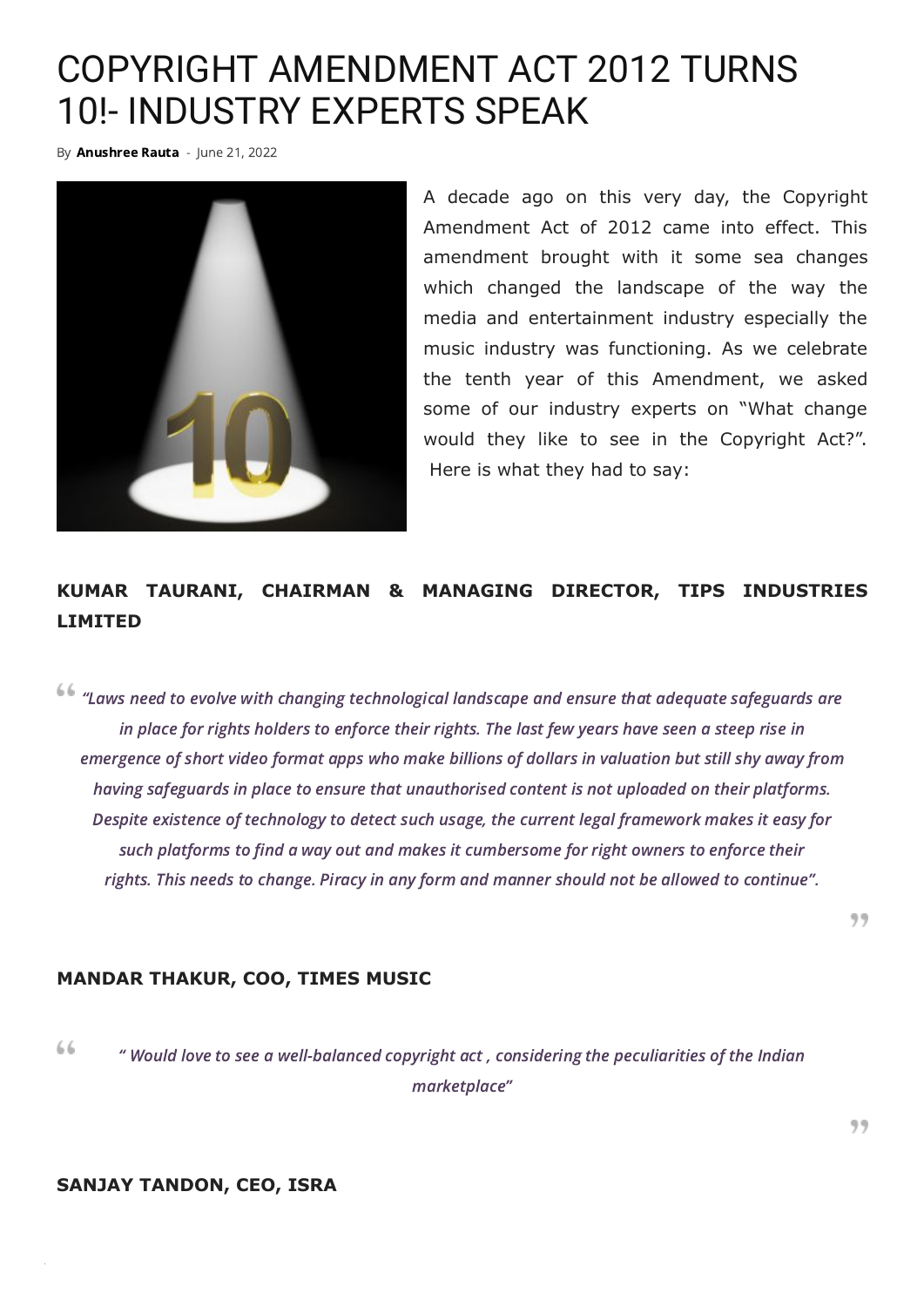66 "Let's celebrate the completion of a Decade of the Copyright Amendment Act. A Decade that brought in seriousness to Copyright in India. Let's look forward to the next Decade for better & effective Enforcement possible with another important round of Amendments.

Copy Enforcement

Right will be respected

Culture will flourish"

99

### **ATUL CHURAMANI, MANAGING DIRECTOR, TURNKEY MUSIC & PUBLISHING PVT. LTD**

"The Act needs clarity on a lot of fronts that are hampering business. For example:

66

1) The right to receive royalty for the underlying work in a sound recording included in a cinematograph film is still not clear enough to prevent the matter going to court for adjudication.

2) The clause on 'equal royalty' to composers and authors needs to clarify equal royalty of what?

3) Similarly, a sweeping clause about sections pertaining to composer and authors rights also being applicable to broadcaster's and performer's rights needs far greater detailing since there is a lot of confusion regarding performer's royalties.

4) The stipulation on cover versions needs serious alteration for the digital world we live in.

These are some very basic issues that hamper payment and collection of royalties to authors, composers and copyright owners because of the way the Amendment was worded".

99

#### **VIVEICK RAJAGOPALAN, MUSIC COMPOSER & PERCUSSIONIST**

"Copyright with regards recording of live concerts especially in the traditional music vertical, needs to be looked at with a finer lens. It's a huge industry which needs to represented now than ever before".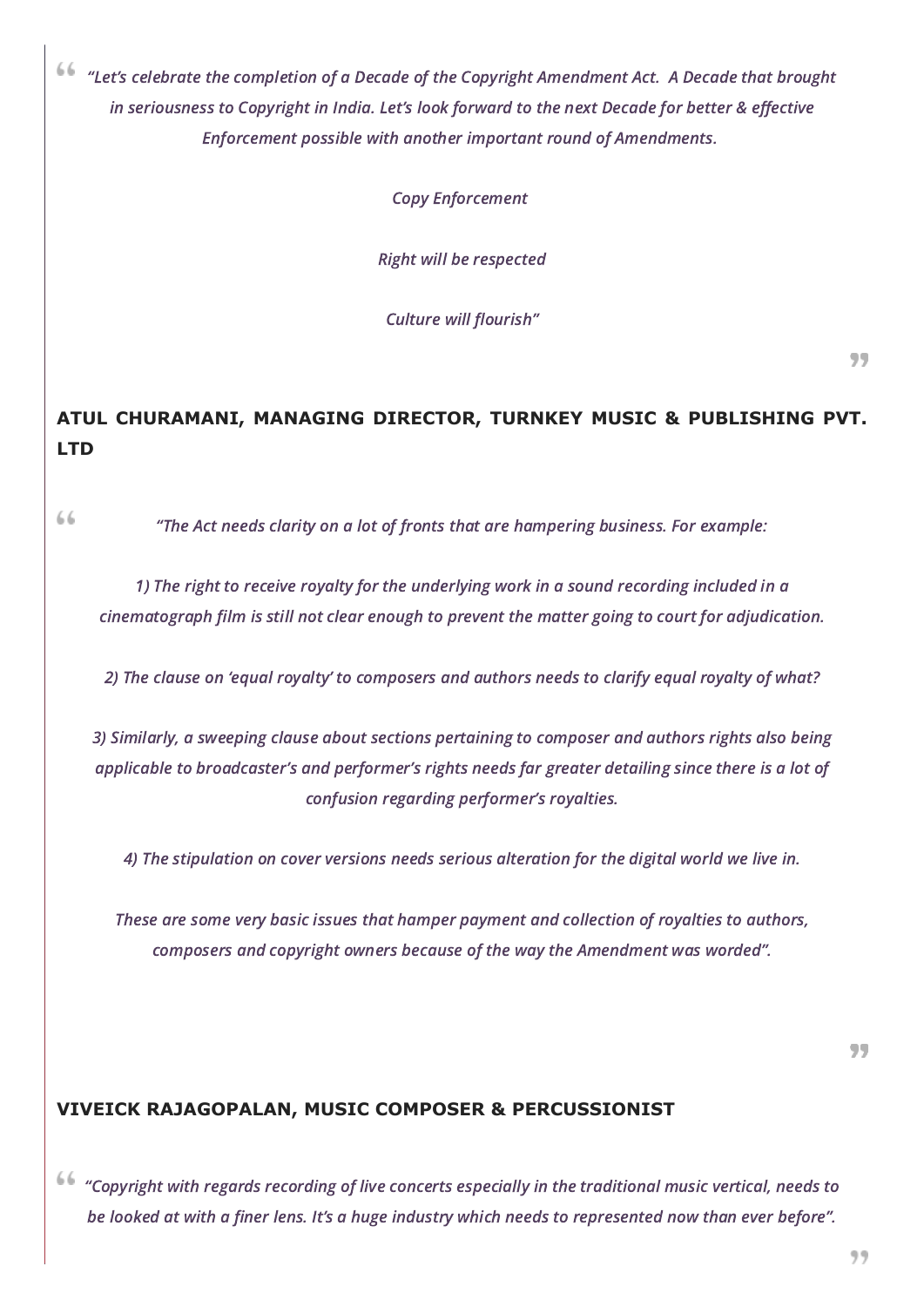#### **AASHISH REGO, MUSIC COMPOSER**

66 "While on paper the Copyright Amendment Act 2012 promised a lot, it has failed to deliver on several counts :

1) Compliance from certain broadcasters in paying royalties

2) Compliance of venues in payment of license fees

3) Lack of regulation of CMOs leading to arbitrary functioning

4) Discrimination against background score composers by "publishers" and songwriters in IPRS.

5) Record labels sitting on the board of IPRS in the guise of being publishers without performing any functions or duties of publishers and genuine publishers kept out

6) Royalties from radio yet to be received by music creators

These are primary issues amongst many others that I would prefer to see resolved first. Accountability, Transparency, strict transparency and quick enforcement needed to avoid the purpose of the amendment becoming a farce like it has become since the past 10 years. Stringent penalties for defaulters need to be put into place to provide some teeth to a toothless Act"!

99

### **LOHITA SUJITH – SR. DIRECTOR, COPYRIGHT AND DIGITAL ECONOMY, MOTION PICTURE ASSOCIATION**

66 "It is imperative to protect the creative economy in a digital age from economic losses caused by online piracy. The Copyright Act should include a definition of effective technological protection measures that expressly includes access control measures and prohibits manufacture, importing and dealing in illicit streaming devices (circumvention devices) as well as the piracy applications and services that rely upon such devices."

**ACHILLE FORLER, ADVISOR TO THE BOARD OF IPRS**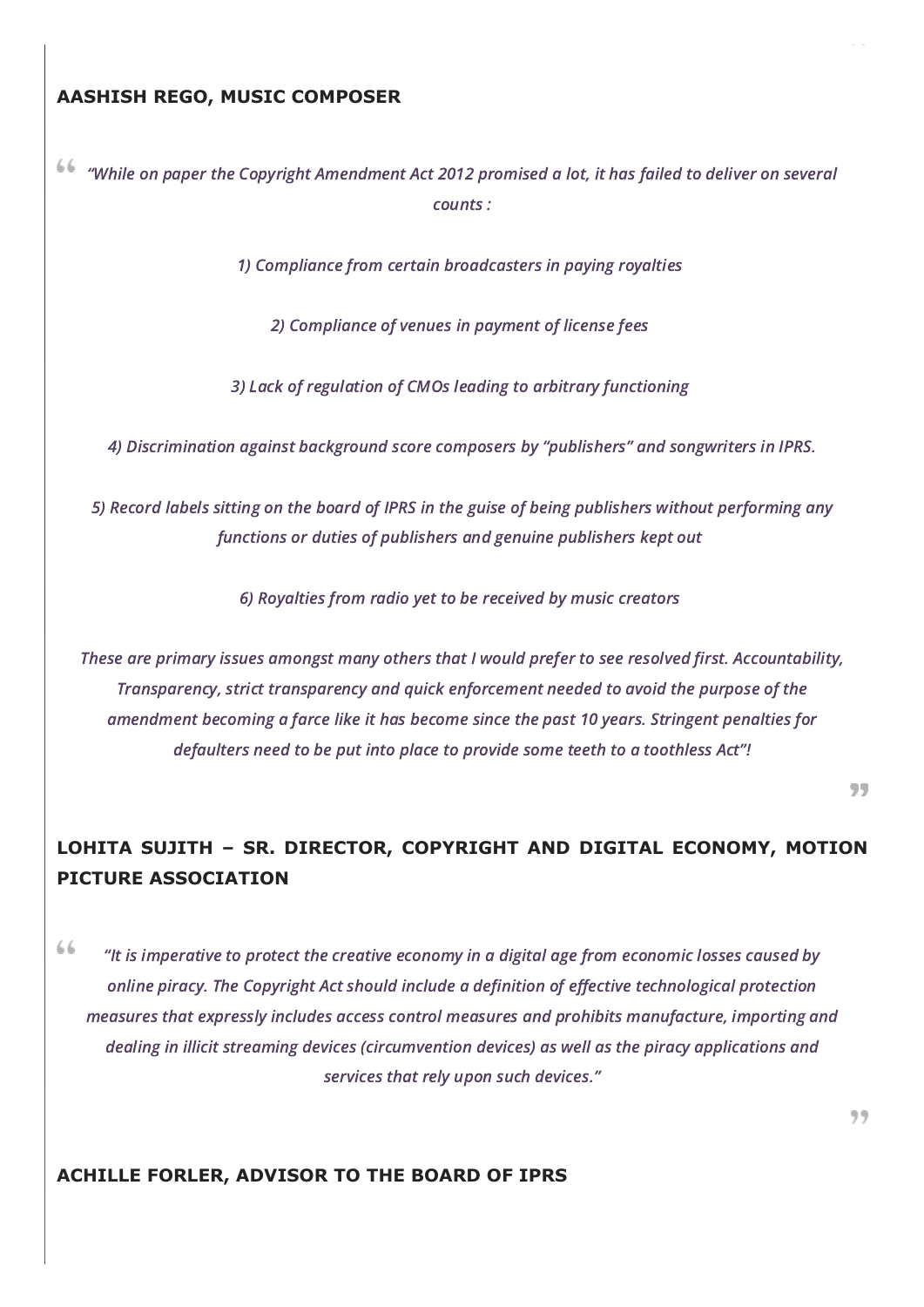"Leave this Act alone! I am willing to do shîrshâsana on a supârî for a whole year if it can bring correct interpretation of the Act by some courts and recalcitrant corporate users to pay their dues to the IPRS."

#### **HARSH KAUSHIK, COUNSEL, SUPREME COURT OF INDIA**

66 "It is high time that the provisions under the Copyright Act be amended to remove the ambiguity around exploitation of underlying works through a society or by an individual/entity on its own. This will help the industry in streamlining their business arrangements and also reduce unnecessary litigation".

**HIREN KAMOD, IP COUNSEL, BOMBAY HIGH COURT**

66

"As we complete 10 years of the revolutionary amendments to the copyright law, the question still remains as to whether it has achieved the desired purpose ? Their heart was in the right place but I believe the amended provisions could have been more specific and definite as the Courts in the country are still interpreting the provisions introduced by the amendments ten years ago, primarily due to the ambiguity of the amended provisions.

Further, our copyright law needs to gear up for the digital era that is going to come or which has already arrived. The next decade is going to be interesting. With bitcoins, cryptos, NFTs, Metaverse and AI, the existing copyright law may be left behind if it is not modernised".

99

### **RITESH KHOSLA, DEPUTY GENERAL COUNSEL & HEAD – STANDARDS & PRACTICES , SONY PICTURES NETWORKS INDIA**

66 "The reforms introduced by the Copyright Amendment Act of 2012 completes ten years. Of the many changes this Amendment Act introduced, it codified authors' right to receive royalties and linked it institutionally to the copyright societies, while reforming their functioning at the same time, for regulated and well administered economic benefits to the authors. However the Amendment Act could not crystalize the language of its provisions to deal with the layered nuances which emerged in the long enough period of a decade to test a statute. Consequently, this has led to contentions, disputes and challenges in Courts. There is still no authoritative jurisprudence that settles any of the multitude of these nuances. So I would like to see the Copyright Act bringing about the clarity and harmonization in its provisions to address these nuances."

99

99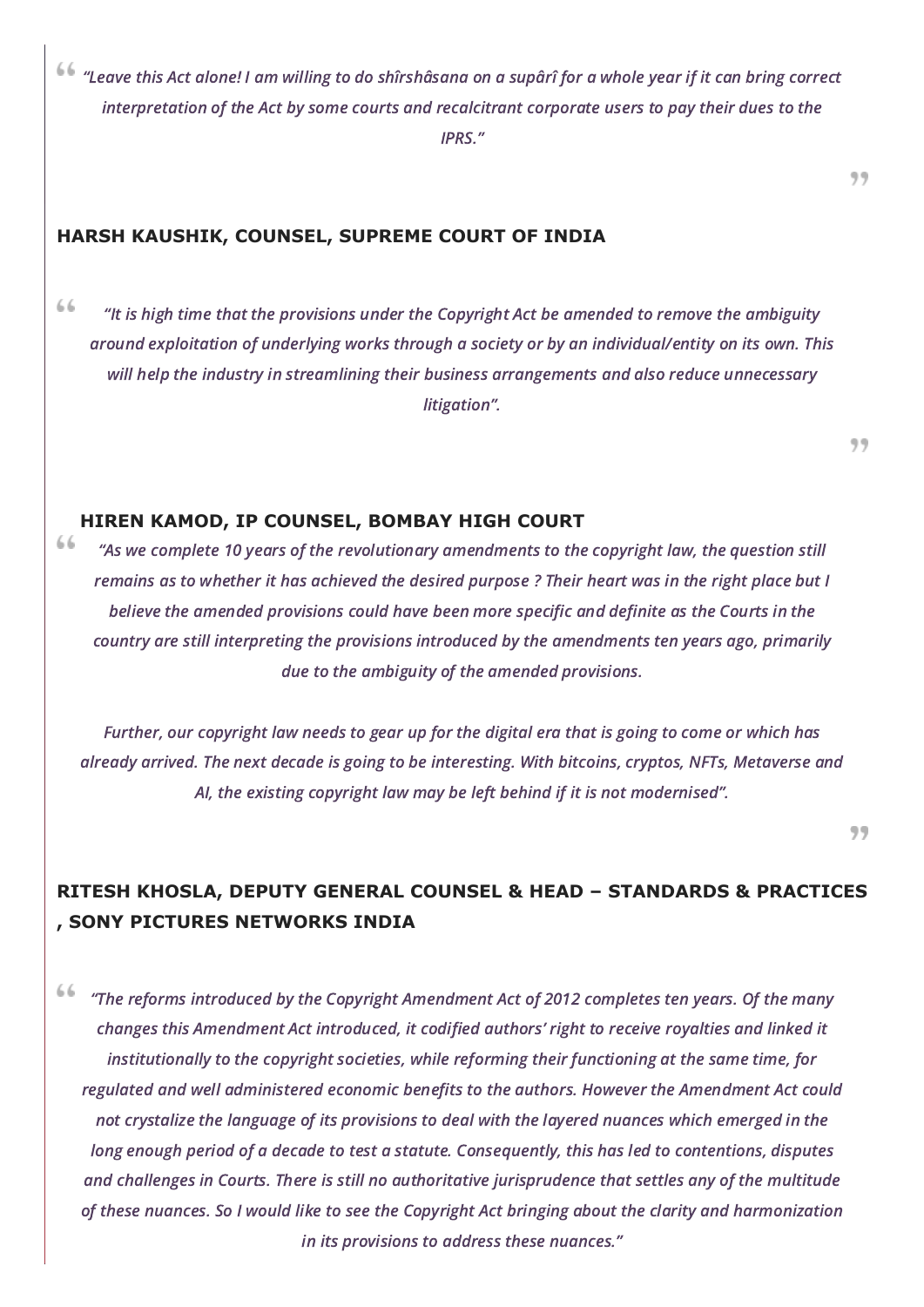### **PRITI DESHPANDE, VICE PRESIDENT – LEGAL & BUSINESS AFFAIRS, HEAD – MUSIC PUBLISHING– UNIVERSAL MUSIC GROUP INDIA & SOUTH ASIA**

"In 2012, the Copyright (Amendment) Act sought to address some important industry issues in the then existing copyright regime and was thought to be progressive in its approach. It will always be considered a watershed moment for authors as the amendments granted authors an inalienable 'right to royalty' and changed the way music publishing business is conducted in India. However, for other stakeholders, the ambiguity in the legislation and the Copyright Rules notified thereafter, seems to have only added to the melee. Further, the statutory licensing provision under Section 31D has enabled end exploiters to use copyrighted content such as music, at throwaway prices and build lucrative business models at the cost of content creators. Provisions intended by the amendments to offer safe harbours to websites that offer technical / passive services to their users are being misused by platforms to avoid obtaining the required copyright licenses. Technological advancement over the last decade requires an 'upgrade' of certain statutory provisions. It is time the stakeholders reassessed the decade old amendments and bridged the gaps in the legislation."

99

#### **DOMINIC DSOUZA, LEGAL HEAD (CONSULTANT) BALAJI TELEFILMS LIMITED**

"While change may be too harsh a word, perhaps a fine tuning of the understanding of music, musical works and royalties payable thereto would surely help the music industry go a long way in such emerging times".

99

99

### **KINAT SISODIA, DIRECTOR LEGAL – STUDIOS, FILMS AND MUSIC, ZEE ENTERTAINMENT AND ENTERPRISES LIMITED**

66

"The Amendment came with great intent but achieved with only creating ambiguities. I wish the Amendment could clear out the understanding on the provisos of section 18".

**ISHA RATHNAM, CLO (DIRECTOR – LEGAL AFFAIRS) SOUTH ASIA & NETWORKS – EMERGING MARKETS ASIA AT LIONSGATE INDIA**

99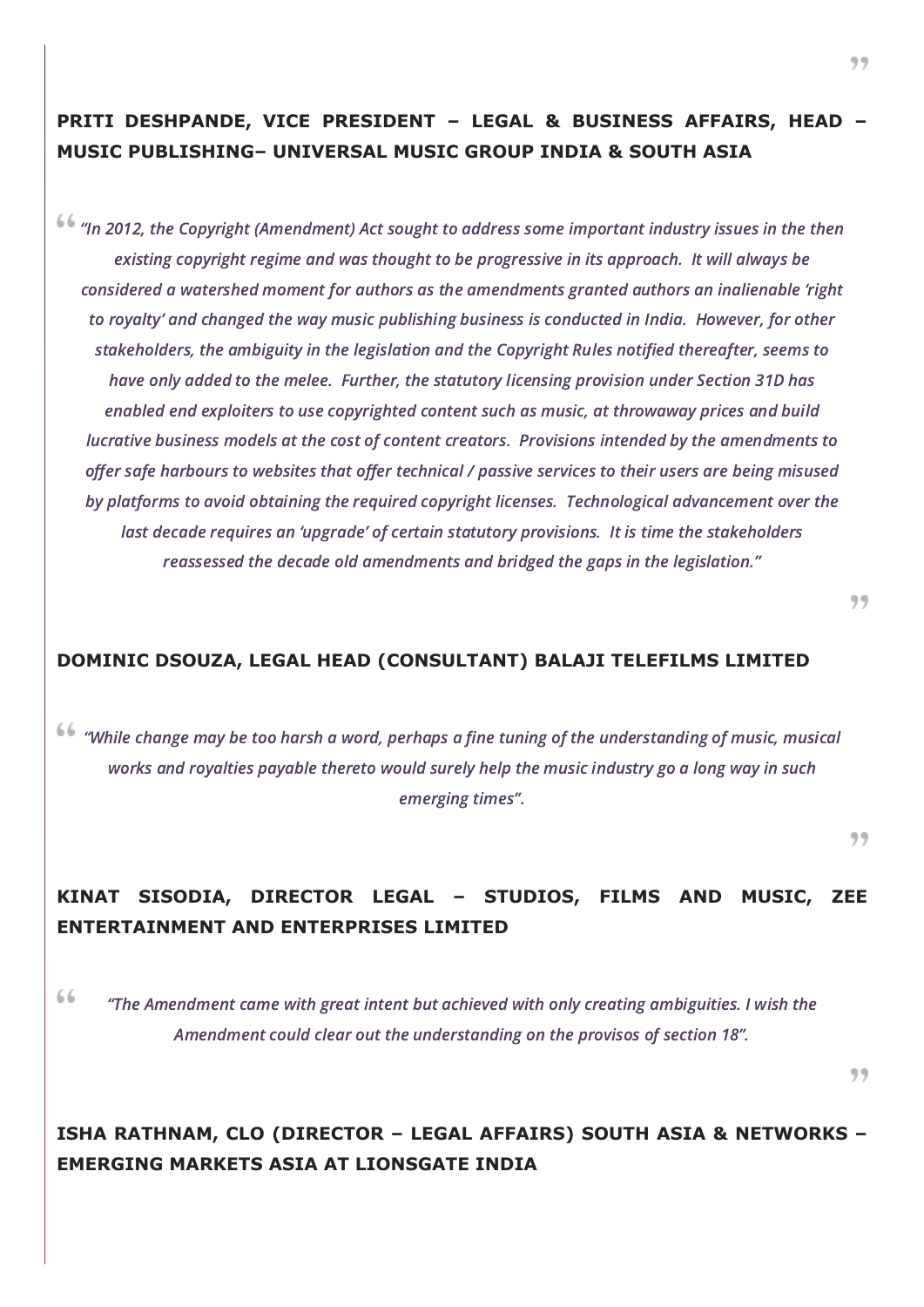"Summarising ten years of analysis, discussions, debates on the interpretation, effective implementation of the amendments to the Copyright Act as follows : "Simplified, clear and express guidelines around royalties and a transparent mechanism for its roll out which would be beneficial to all stakeholders of the IP pie. For an industry expanding at an enviable growth rate, clarity and coherence around this is a bygone conclusion."

#### **BISHWARUP CHAKRABARTI, GENERAL COUNSEL, EROS GROUP**

66 "The position on royalties remains as obscure and incomprehensible as ever. Right from the incidence of accrual to royalties being shared on an equal basis with the assignee of copyright or an 'equal share of royalties' in Sections 18 and 19 there is no clarity within the statute about what these terms actually mean. It also remains unclear as to who is liable to pay eligible authors and performers and given the fact that non-payment of royalties could be interpreted as a criminal offence, an amendment is not just essential, it is long overdue".

#### **SAEE JONDHALE- HEAD LEGAL, BELIEVE (INDIA)**

66 The speculation of 31D being applicable to internet platforms needs immediate attention. Without diving into the merits of the matter or the interpretation of statute, it is evident that such applicability will put the very existence of labels into question. How will they bear or recover the production cost? In my opinion, bringing the internet platforms under the ambit of 31 D is an one sided approach.

#### **RUPEN THAKKAR- ASSOCIATE VICE PRESIDENT, LEGAL, UNACADEMY**

66 "Inclusion of provisions with respect to mandatory registration of title deeds of the cinematograph film with the Registrar of Copyrights in the Copyright Act. All assignment and production agreements with respect to cinematograph film and all works associated therewith, and agreements creating encumbrance of any nature on such cinematograph film shall be compulsorily registered with the Registrar of Copyrights under unique intellectual property ID, to make it effective and binding. It will pave the way towards robust and transparent ecosystem under existing regulatory regime, which will record and monitor rightful authors, owners and lien holder of the cinematograph film and include each subsequent assignment and / or license. It shall certainly facilitate the potential assignee, licensee or lenders, to do thorough due diligence before commercial commitments, which may result

99

99

99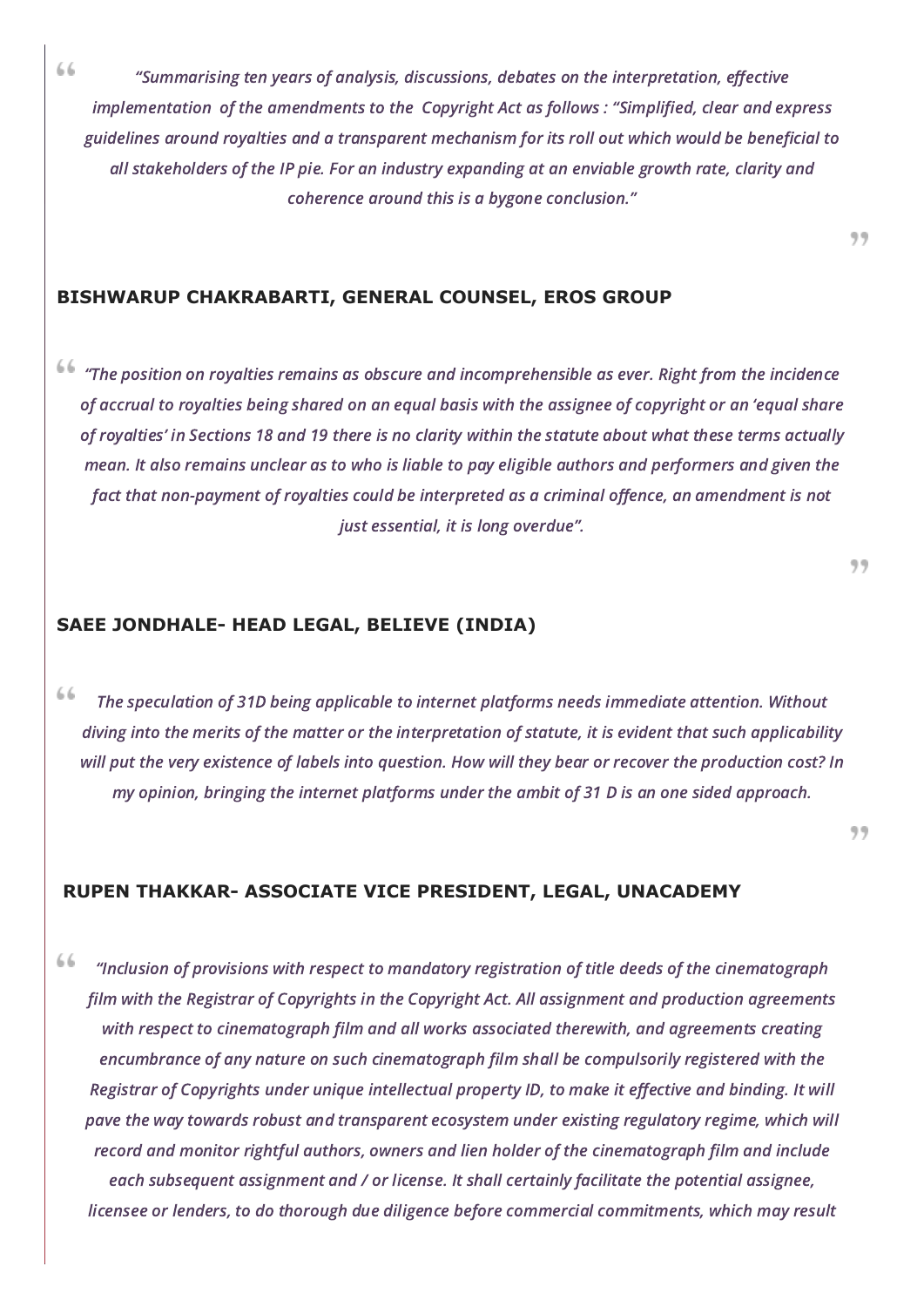in reduction in disputes and litigations arises amongst contracting parties due to non-availability of such transparent and reliable information".

#### 99

99

99

### **ANKITA MALVIYA, GENERAL MANAGER, LEGAL, SHEMAROO ENTERTAINMENT LIMITED**

66 "One radical shift in the past 10 years is the change in perception of numerous people dealing with copyrights, more awareness, recognition, and acceptance of the interests of various stakeholders. The amendment does lack clarity in letter, giving rise to conflicting interpretations and thereby litigations. Many issues are pending in the courts which need to be put to rest to achieve the actual intent of the amendments. Like the royalty payouts, which continues to pose a challenge for all and even performers rights. This gives rise to temporary solution beings offered in agreements which continue to create ambiguity. Also, it would be even more challenging with the growth and advancement in technology, especially with the world moving towards AI and metaverse etc. On the positive side, efforts of institutions like IPRS in setting up processes for administering royalties and implementing the amendments, cannot be completely ignored".

#### **MRIDULA DALVI, LEGAL ASSOCIATE, INDIAN MUSIC INDUSTRY (IMI)**

66 "The recorded music industry loses revenues to the tune of 1000 cr due to the unfair exemption on public performance revenue collection when sound recordings are played in weddings (Section 52 z (a) of the Copyright Act, 1957). It is high time that this exemption be re-looked at, and only the truly traditional aspects of weddings be exempt from public performance fees".

#### **SANDHYA SURENDRAN, ENTERTAINMENT, MEDIA & TECH LAWYER**

66 "With the 2012 amendment, performers were granted economic rights and therefore the ability to collect royalties.. however, the conflict here is that given the 'one copyright society per category' mandate, the only society that allows performers to collect royalties is limited to singers. If the law allowed more copyright societies per category, performers across the board would have the opportunity to collect royalties".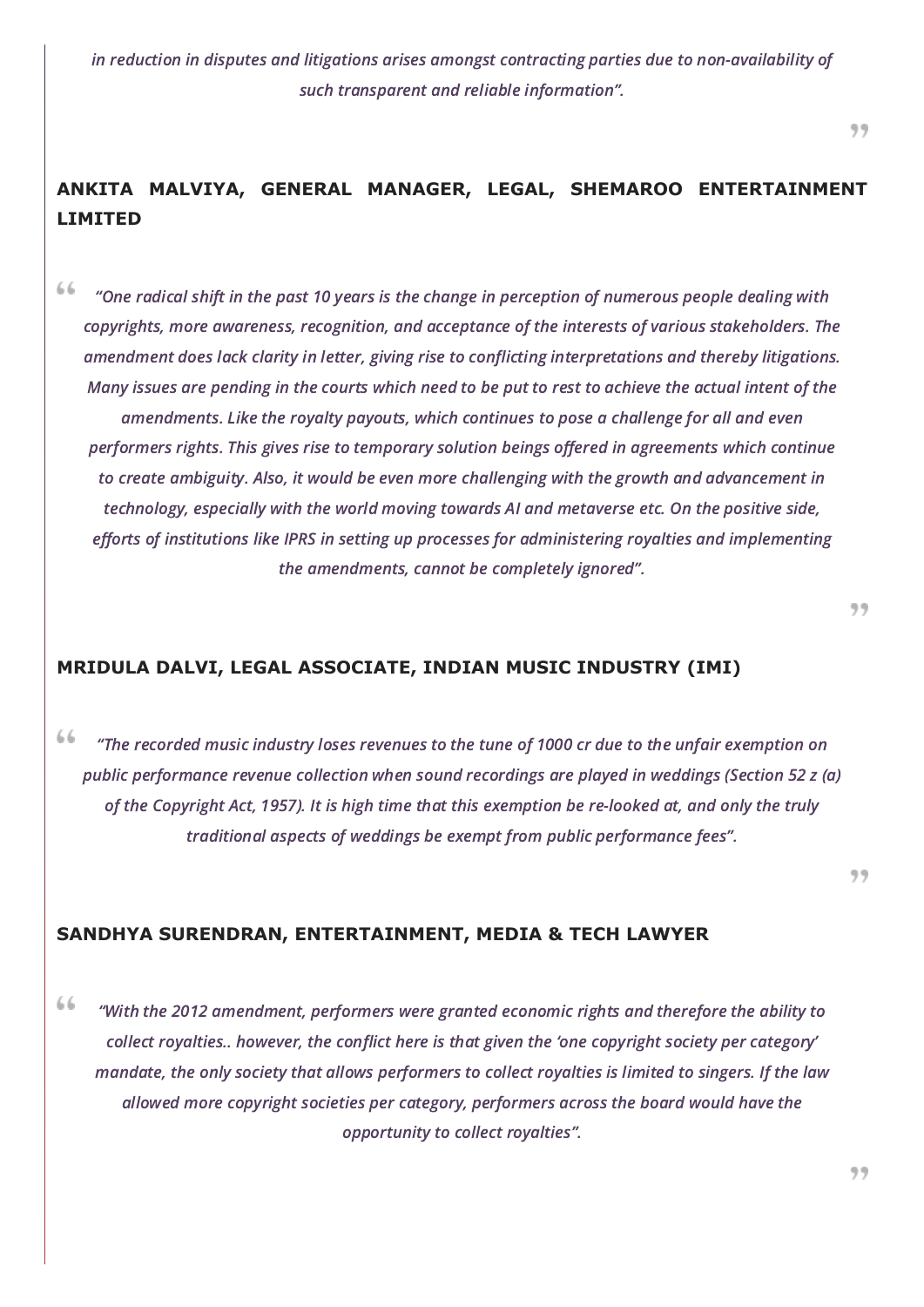### **AARUSHI JAIN, LEADER IP, MEDIA AND EDUCATION PRACTICE, NISHITH DESAI ASSOCIATES**

66 "So much has changed in the way we perceive and structure rights. With NFTs, Metaverse and the like being a reality, copyright law as it stands today will pose more questions than provide answers. The current version of the law had a good run. But it's time to think ahead, to shape the copyright law of the future".

99

## **VANDITTA MALHOTRA HEGDE, MANAGING PARTNER AND FOUNDER, VMH & ASSOCIATES**

66 "Last decade one has seen a sea change in the world of Copyright. Par Yeh dil mange much more:

1) Decriminalisation of certain offences under the Copyright Act – Let's see that happen.

2) Need of the hour is also the addition of provisions that can:

penalise companies/people for wrongfully claiming to be copyright owners thereby depriving rightful copyright owners of their due.

Will make a huge economic impact for legit copyright owners".

#### P.S.

These are Vanditta Malhotra Hegde's personal views and not that of VMH&ASSOCIATES

#### **GEETANJALI VISVANATHAN, PARTNER, IRA LAW**

66 "The gusto and novel intentions with which the Copyright Amendments 2012 were passed, brought with them both positive and negative changes in the law. On the one hand the right of royalty of authors and musicians was recognised which is a welcomed change but on the other hand I feel draconian provisions like 31D were introduced in an age when I believe the radio industry in India did not need the support. One change which would be welcomed would be tweak 31D in a manner where only those radio broadcasters who are small and have not crossed a certain threshold of revenues ought to be given subsidy in the form of royalty rates set by the Board. Else the policy that "Music is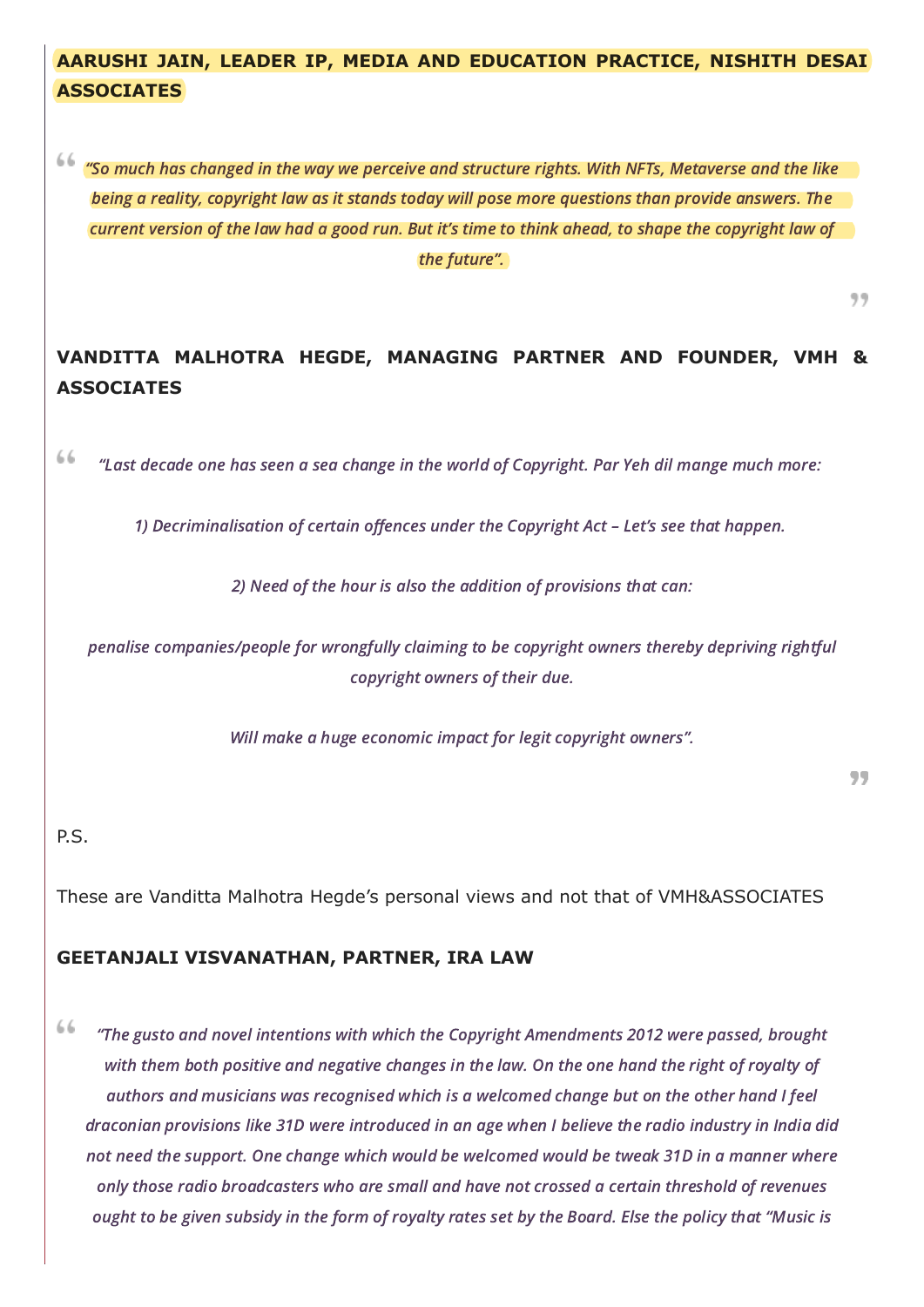not free" ought to be strictly implemented as every player involved whether it is the lyricist, composer or record label each deserve to be paid their dues".

### **JAHAAN SINGH DHALIWAL, ADVOCATE, (JSD LEGAL, CHANDIGARH)**

66 "Ambiguities in sections 19(9) and (10) of the Act with regard to equal share of royalties for various stakeholders should be clarified so as to clearly identify the right and share percentage of each stakeholder.

In addition, the Act should have an option to clearly allow the assignee/licensee to have an option to pay a one time consolidated sum as consideration for assignment/license".

99

99

#### **RAHUL AJATSHATRU, COUNSEL & HEAD OF CHAMBERS, AJATSHATRU CHAMBERS**

66 "Copyright Amendment Bill 2010 was drafted in a hush-hush manner and swiftly passed by Parliament. The Copyright Amendments of 2012 fell terribly short of what was expected from it. It has given more complications than solutions. Copyright law in India needs re-writing, de novo. Undoing the chaos of 2012 Act and making things simple and clear is the need of the hour."

99

#### **KAIZAD IRANI COUNSEL, FOUNDER KBI LAW**

66 "Copyright Board to IPAB to Commercial Court .. God knows what next? and hopefully this is the full stop now.

Phew ! I am so glad finally Radio Broadcasters could invoke their statutory right to broadcast sound recordings ..after hmm.. more than 8 years when IPAB passed its land mark ruling fixing rates.

But Govt killed IPAB for its good work.

Be as it may the Act and the Rules which I believe in some cases are more ambiguous are tailor made for various interpretation which leads to Courts for adjudication.

Well good for us as what is fair use to me may not be fair use to you. Let Court decide  $\mathbf G$